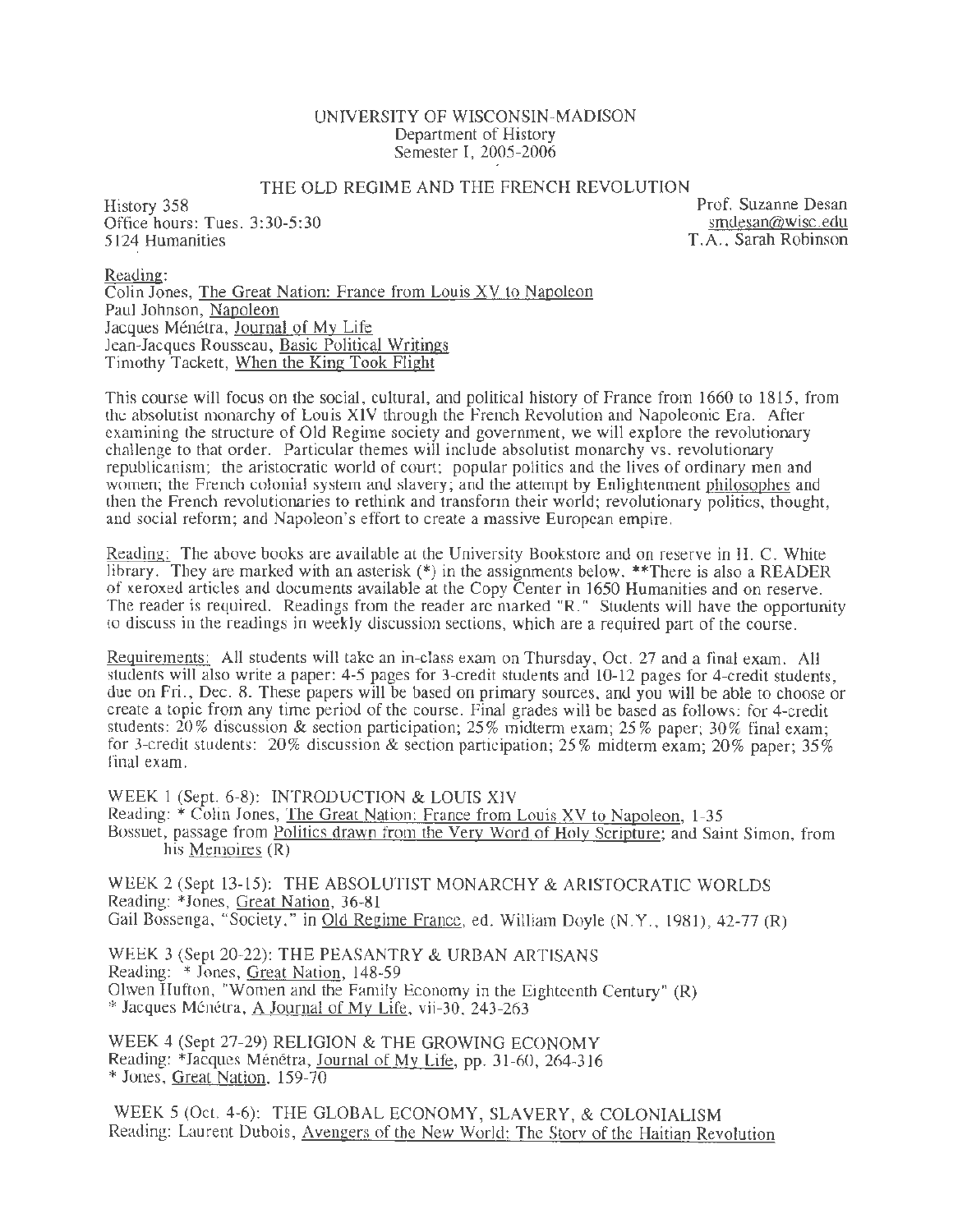(Cambridge, Mass., 2004), 18-21, 36-59 (R)

\* Jones, Great Nation, 171-96, 212-225

Raynal and anti-slavery documents in Lynn Hunt, ed. The French Revolution and Human Rights: A Brief Documentary History, 51-59 (R)

WEEK 6 (Oct 11-13): THE ENLIGHTENMENT I

Reading: Voltaire and Edict of Toleration in Hunt, ed. French Revolution & Rights, 38-43 (R)

Diderot excerpt from Encyclopedia & Dumarsais, "Definition of a Philosophe" in Isaac Kramnick, The Enlightenment Reader, 17-23 (R)

\*Jean-Jacques Rousseau, Selections from The Discourse on the Origins of Inequality, 25-29, 33-39,  $59-81$  {pages = from Rousseau, Basic Political Writings (Hackett)}

WEEK 7 (Oct 18-20): ENLIGHTENMENT II & POLITICS AT MID-CENTURY

Reading: \* Jean-Jacques Rousseau, Selections from The Social Contract, 141-66, 170-72.

- Thomas, d'Epinay & Rousseau in Lives & Voices: Sources in European Women's History, 243-  $251(R)$
- \*Jones, Great Nation, 125-148, 226-245

WEEK 8 (Oct 25-27): DIPLOMACY, REVIEW, AND EXAM \*\* In-class EXAM on Thursday, Oct 27 No reading

WEEK 9 (Nov 1-3): CAUSES AND OUTBREAK OF FRENCH REVOLUTION Reading: \* Jones, Great Nation, 336-422 Abbe Sieyes, "What is the Third Estate?"; Declaration of the Rights of Man and Citizen (R)

WEEK 10 (Nov 8-10): KING'S FLIGHT & RADICALIZATION OF REVOLUTION Reading: \*Timothy Tackett, When the King Took Flight, 1-56, 83-118,137-155,165-198

WEEK l1 (Nov 15-17): REPUBLICANISM AND SOCIAL REFORMS Reading: \*Jones, Great Nation, 449-475

Darline Gay Levy & Harriet Branson Applewhite, "Women and Political Revolution in Paris," in Becoming Visible: Women in European History, ed, R. Bridenthal et al., 262-290 (R).

\* Documents on Jews' rights: 93-101; and Olympe de Gouges, "Declaration of the Rights of Women", 124-129, in Hunt, ed. French Revolution and Human Rights, (R)

WEEK 12 (Nov 22): REVOLUTIONARY POLITICAL CULTURE Reading: Emmet Kennedy, A Cultural History of the French Revolution (N.Y., 1989), 329-353 (R) Lynn Hunt, "Hercules and the Radical Image in the French Revolution" in The French Revolution and Intellectual History, ed. Jack Censer (Chicago, 1994),166-185 (R)

WEEK 13 (Nov 29-Dec 1): THE TERROR IN FRANCE & REVOLUTION IN THE COLONIES Reading: \*Jones, Great Nation, 476-506'

Views of Robespierre from George Rudé, ed., Robespierre, 161-175 (R)

Robespierre's Speech on Terror (R)

Jack Censer and Lynn Hunt, "The Revolution in the Colonies," Liberty, Equality, Fraternity (University Park, Pa., 2001), 115-138 (R)

WEEK 14 (Dec 6-8): GLOBAL RAMIFICATIONS & THE RISE OF NAPOLEON Reading: Peter McPhee, "Significance of the Revolution," in The French Revolution. 178-204 (R) \* Paul Johnson, Napoleon, ix-83 (mid-chapter)

\*\* Paper Due: Friday, Dec. 8 in Sarah Robinson's box #4099 on 4th floor of Humanities by 5pm

WEEK 15 (Dec 13-15): NAPOLEON & THE REVOLUTIONARY LEGACY Reading: \*Paul Johnson, Napoleon, 106 (mid-chapter)-166 Selection from Napoleon Bonaparte, How to Make War, ed. Yann Cloarec, 3-17, 37-51 (R)

FINAL EXAM  $= 2:45$  on Tues., Dec. 20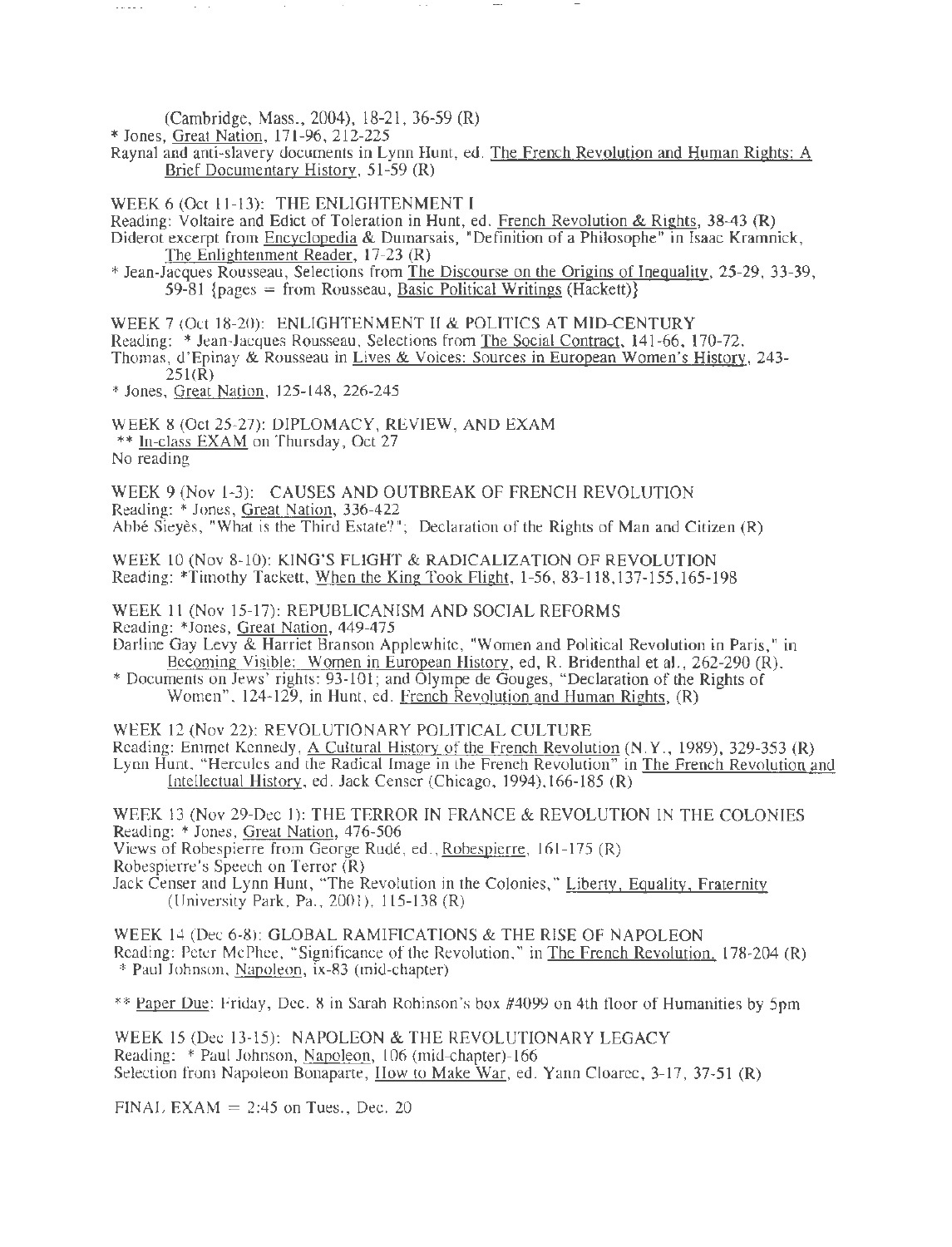# **Discussion Syllabus History 358: The Old Regime and French Revolution Professor Desan, Fall 2005**

| - Sarah Robinson, TA | Office: 4268 Humanities |
|----------------------|-------------------------|
| serobinson2@wisc.edu | Office Phone: 263-1867  |

## **Office Hours:**

My office hours are Mondays from 9:00-11:00, or by appointment. Please stop by. If you need to contact me outside class, e-mail is best.

## **Weekly Schedule:**

| Monday               | Tuesday                                                                                    | Wed. | Thursday                                                                               | Fri. |
|----------------------|--------------------------------------------------------------------------------------------|------|----------------------------------------------------------------------------------------|------|
| 9-11 TA Office Hrs., |                                                                                            |      |                                                                                        |      |
| 4268 Humanities      |                                                                                            |      |                                                                                        |      |
|                      | 11:00-12:15 Lecture, 1641<br>Humanities                                                    |      | $11:00-12:15$ Lecture, 1641<br>Humanities                                              |      |
|                      | $1:20-2:10$ Section 301,<br>2121 Humanities<br>$2:25-3:15$ Section 302,<br>2111 Humanities |      |                                                                                        |      |
|                      | 3:30-5:30 Prof. Office<br>Hrs., 5124 Humanities                                            |      | 3:30-4:20 Section 303,<br>2121 Humanities<br>4:35-5:25 Section 304.<br>2111 Humanities |      |

Note: If you need to miss your regular section, please check with me before attending another.

# **Discussion Grades:**

I will be taking attendance every week in discussion. Please bring your readings with you to section and be prepared to talk. Discussion grades will be based on attendance, participation in discussion, and on weekly response papers (see below).

# **Response Papers:**

Every week, I will be posting discussion questions to our class website and asking for your thoughts on the assigned readings. Please post your response on our class website by 3:30PM the day before your section meets.

These response papers are designed to get discussion moving and to give you a chance to chew over some of the more interesting debates in French Revolutionary history. An informal writing style is fine. This is your chance to play devil's advocate, to explain what confused you about the readings, and make off-the-wall observations.